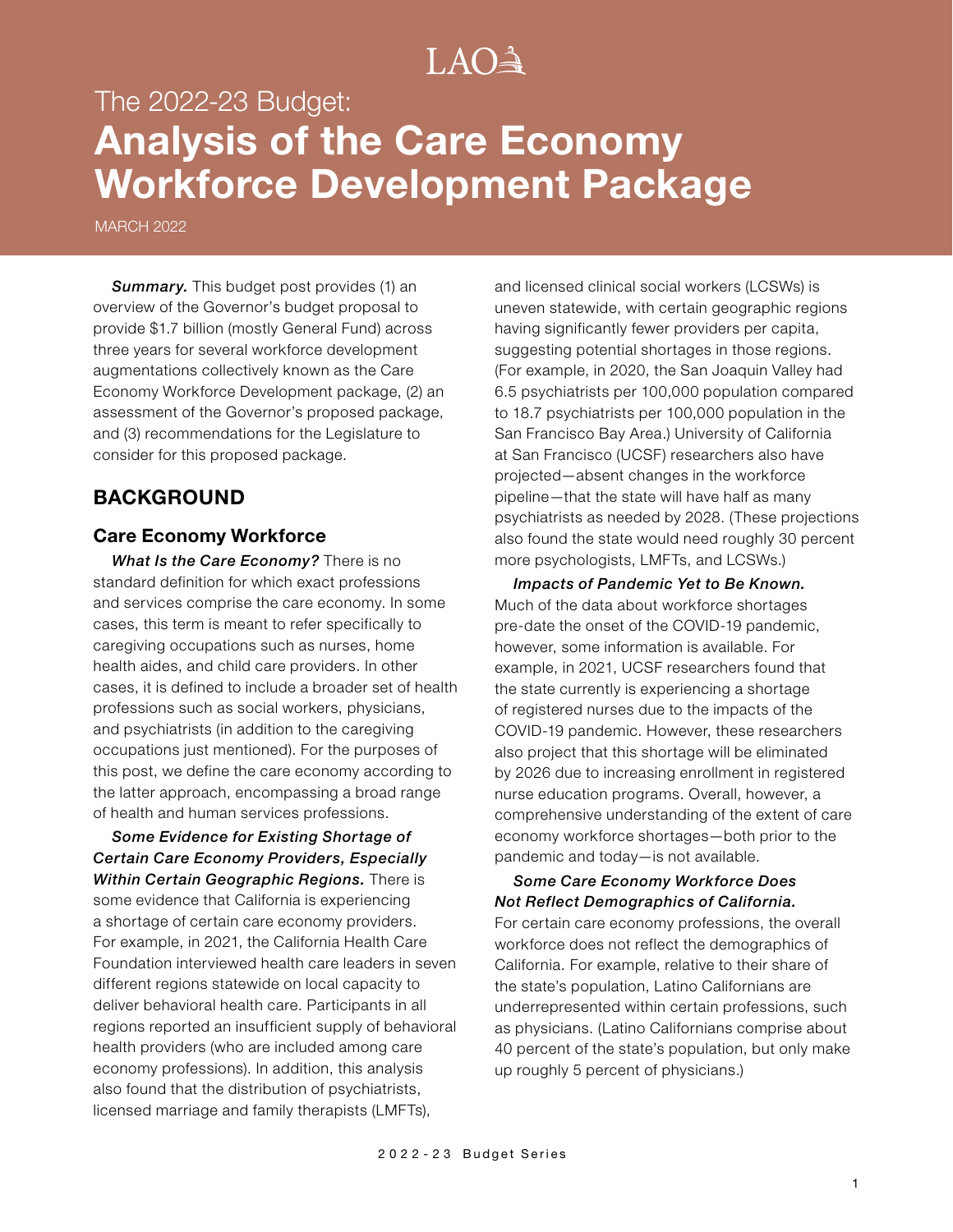## **Workforce Development Programs**

*What Is Workforce Development?* Workforce development can include the provision of education and training to connect individuals with jobs. These education and training activities can be intended to either (1) increase the number of workers in a given occupation or in certain geographic regions—by providing grants, scholarships, loan repayment, or outreach and engagement to increase the number of people pursuing certain occupations or (2) "upskilling" existing workers to perform new functions or fulfill areas of need. The length of time for workforce development activities varies, ranging from training that can be provided in a few weeks to education that requires years of study.

*Several State Health and Labor Entities Administer Workforce Development Programs, Including Some Targeted at Care Economy*  **Professions.** In addition to education provided by state colleges and universities, several state health and labor entities administer workforce development programs. Some of these programs are targeted specifically at care economy professions. Below, we describe these entities.

- *Department of Health Care Access and*  **Information (HCAI).** HCAI develops policies and programs to (1) promote access to the health care workforce, particularly in underserved areas of the state; (2) provide health care quality and cost information; and (3) regulate financing opportunities for health care facility construction. Accordingly, HCAI administers a variety of health care workforce development programs—generally providing grants, scholarships, and loan repayment targeted at a variety of health care careers.
- *California Workforce Development*  **Board.** Although not solely focused on the care economy workforce, the Board sets statewide workforce development strategy and oversees state operations of federal workforce initiatives. The Board also runs various state workforce development grant programs, primarily in the building and construction trades but also, more recently, in healthcare, janitorial, information technology, and climate-related industries.

• *Employment Development Department (EDD).* EDD operates America's Job Centers of California—commonly referred to as one-stop job centers—throughout the state as required under the federal Workforce Innovation and Opportunity Act. The department also runs the state's employment insurance benefit programs, including Unemployment Insurance, Paid Family Leave, and Disability Insurance, and collects state payroll taxes that workers and employers pay. Within EDD, the Employment Training Panel (ETP) is a quasi-independent entity that distributes training grants to businesses for the employer to set up programs to train existing, incumbent workers. Historically, a small statewide payroll tax provided funding for ETP grants but, in recent years, the state has supplemented this longstanding funding source with General Fund monies for targeted training grants. Notably, the programs administered by EDD do not focus solely on the care economy workforce.

*Providers Offer Training in Entry-Level Health Care Occupations Through Adult Education Program.* Adult education focuses on providing precollegiate-level instruction and short-term training in various program areas. These areas include various health care occupations—such as certified nursing assistants and home health aides—as well as English courses for English as a second language students. Through the state's Adult Education Program (AEP), more than 350 adult education providers—primarily school districts (through their adult schools) and community colleges—are organized into 71 regional consortia. The consortia have developed plans to coordinate and deliver adult education in their regions. In 2021-22, the state is providing \$566 million ongoing Proposition 98 General Fund for AEP. Statute provides this level of funding regardless of the number of students served or the type of instruction provided. In addition, the state is providing in 2021-22 about \$300 million Proposition 98 General Fund directly to community colleges for noncredit (adult education) instruction, which also includes health care training programs and English as a second language classes.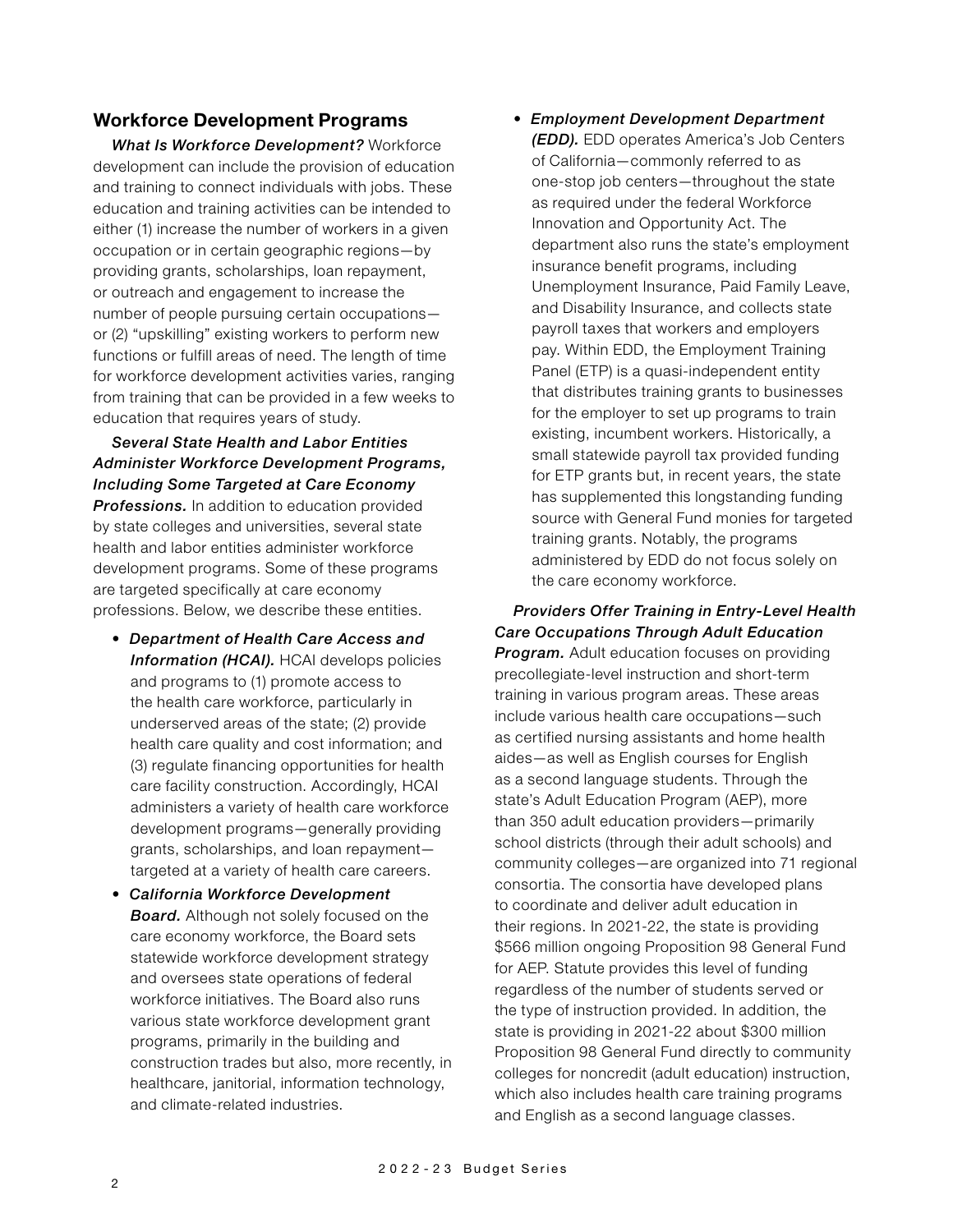# **Recent State Investments in Care Economy Workforce**

*In Recent Years, State Has Made Substantial Investments for Care Economy Workforce*  **Development. Figure 1** shows recent major state funding for care economy workforce development. For example, as part of the 2021-22 budget, HCAI received \$800 million General Fund to increase the number of behavioral health providers statewide focusing on children and youth treatment. In addition, the 2021-22 budget provided HCAI with \$60 million General Fund to support the Song-Brown Program, intended to increase the number of primary care providers statewide by funding primary care residency training slots.

Since the bulk of this funding has only recently been made available, information on how the funding has been used and the results therefrom is relatively limited. However, some award information is available. For example, in 2021, the Song-Brown Program awarded funding to support 231 primary care residency slots.

# **PROPOSAL**

*The Care Economy Workforce Development*  **Package.** The Governor proposes \$1.7 billion (across three years) for the Care Economy Workforce Development package. This package consists of a variety of distinct proposed augmentations across several state health and

#### Figure 1

## **Recent Major State Funding for Care Economy Workforce Development**

One-Time General Fund, Unless Otherwise Noted (In Millions)

| Augmentation                                                                                                                                                                    | <b>Funding</b>                | <b>Description</b>                                                                                                                                                                                                          |  |  |
|---------------------------------------------------------------------------------------------------------------------------------------------------------------------------------|-------------------------------|-----------------------------------------------------------------------------------------------------------------------------------------------------------------------------------------------------------------------------|--|--|
| 2019-20                                                                                                                                                                         |                               |                                                                                                                                                                                                                             |  |  |
| Medi-Cal Student Loan<br>Repayment Program                                                                                                                                      | \$120.0 <sup>a</sup>          | Provide loan repayment for physicians and dentists who commit to treating<br>Medi-Cal patients.                                                                                                                             |  |  |
| Mental Health Workforce<br>Development                                                                                                                                          | $110.0^{b}$                   | Provide funding for loan repayment and scholarships to mental health<br>practitioners, mental health training for primary care clinicians, and local<br>mental health workforce initiatives.                                |  |  |
| 2020-21                                                                                                                                                                         |                               |                                                                                                                                                                                                                             |  |  |
| <b>Expand Medical School</b><br>Enrollment                                                                                                                                      | \$40.0 <sup>c</sup>           | Increase enrollment at UC Riverside School of Medicine and UC San<br>Francisco campus at Fresno.                                                                                                                            |  |  |
| 2021-22                                                                                                                                                                         |                               |                                                                                                                                                                                                                             |  |  |
| Children and Youth Behavioral<br>Health Workforce Development                                                                                                                   | \$427.0<br>(across two years) | As part of broader Children and Youth Behavioral Health Initiative, provide<br>grants to a variety of entities to increase number of behavioral health<br>providers (including social workers) treating children and youth. |  |  |
| School Behavioral Health<br>Counselors and Coaches                                                                                                                              | 338.0<br>(across five years)  | As part of broader Children and Youth Behavioral Health Initiative, provide<br>grants to a variety of entities to increase number of behavioral health<br>counselors, coaches, and peer support specialists in schools.     |  |  |
| Song-Brown Program                                                                                                                                                              | 60.0                          | Provide additional funding to Song-Brown Program, to support primary care<br>residency slots and registered nursing training programs.                                                                                      |  |  |
| Children and Youth Behavioral<br><b>Health Training</b>                                                                                                                         | 50.0 <sup>d</sup>             | As part of broader Children and Youth Behavioral Health Initiative, provide<br>training in children and youth behavioral health issues to pediatric, primary<br>care, and other health care providers.                      |  |  |
| <b>Certified Nursing Assistants</b>                                                                                                                                             | 45.5                          | Provide scholarships and stipends to increase Certified Nursing Assistant<br>workforce, and provide funding to support health career pathway program<br>for youth.                                                          |  |  |
| UC Programs in Medical<br>Education (PRIME)                                                                                                                                     | 12.9 <sup>c</sup>             | Provide training to promote diversity in the physician workforce and increase<br>number of physicians in underserved areas of the state.                                                                                    |  |  |
| <sup>a</sup> Proposition 56 Funds.<br><sup>b</sup> Combined General Fund and Mental Health Services Fund.<br><sup>c</sup> Ongoing funding.<br><sup>d</sup> Funding for 2022-23. |                               |                                                                                                                                                                                                                             |  |  |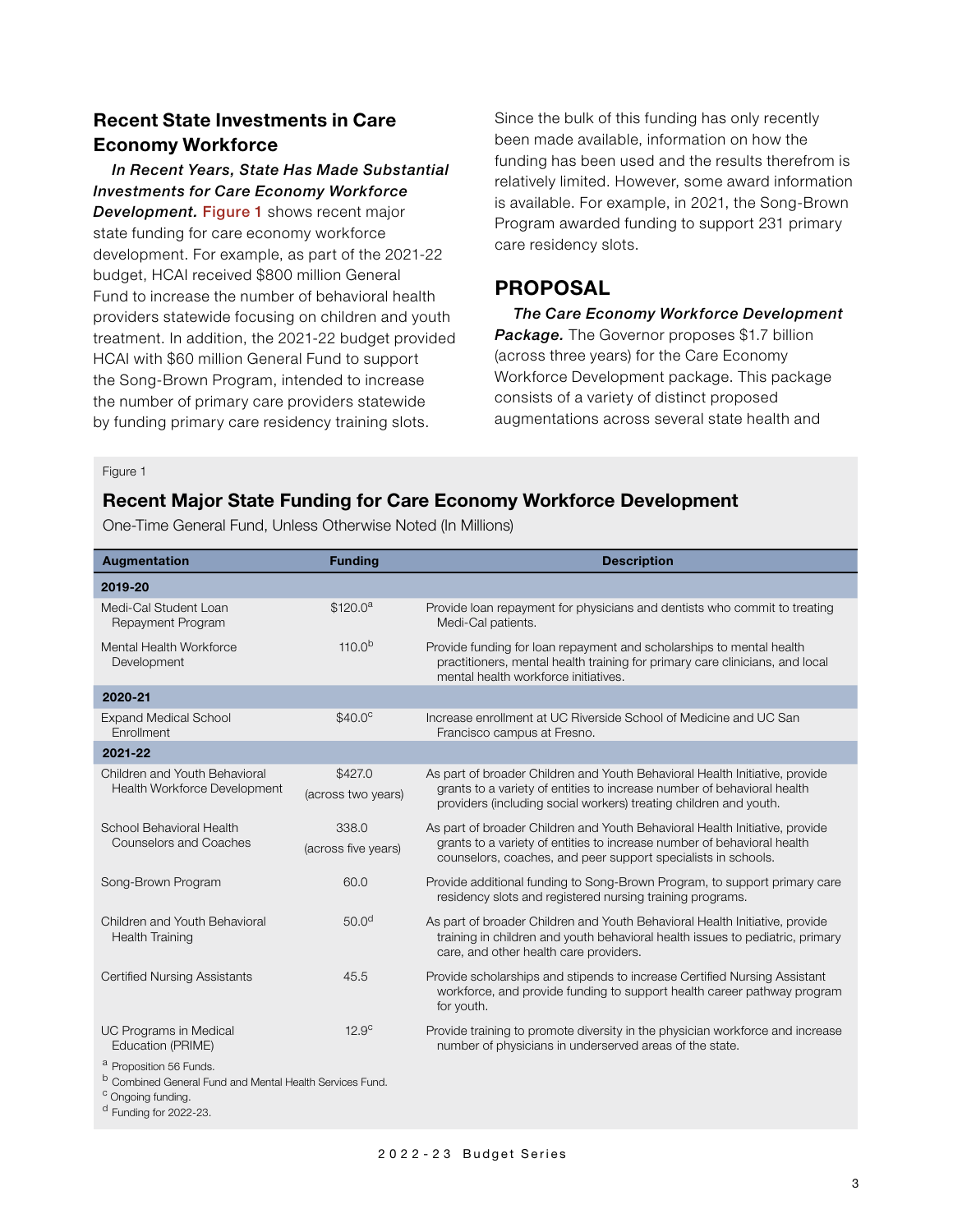labor entities. The vast majority of proposed funding would come from the General Fund with a few exceptions (such as Proposition 98 funds). This proposed package intends to (1) increase the number of care economy providers, particularly in underserved areas of the state; (2) provide additional training for existing care economy providers; and (3) increase diversity and cultural

competency within care economy professions statewide. The various components of the proposed Care Economy Workforce Development package are summarized in Figure 2 below.

*Proposed Package Provides Funding to Increase Number of Care Economy Providers…*  Most of the augmentations included in the package are intended to increase the number of care

#### Figure 2

## **Care Economy Workforce Development Proposals**

General Fund, Unless Otherwise Noted (In Millions)

|                                                    |                                                                                                                                                                                                      | <b>Funding</b>     |                         |
|----------------------------------------------------|------------------------------------------------------------------------------------------------------------------------------------------------------------------------------------------------------|--------------------|-------------------------|
| <b>Proposal</b>                                    | <b>Description</b>                                                                                                                                                                                   | 2022-23            | <b>Three-Year Total</b> |
| <b>HCAI</b>                                        |                                                                                                                                                                                                      |                    |                         |
| <b>Community Health Workers</b>                    | Recruit, train, and certify new community health workers.                                                                                                                                            |                    | \$350                   |
| Comprehensive Nursing Initiative                   | Increase the number of nursing professionals.                                                                                                                                                        |                    | 270                     |
| <b>Expanding Social Workers</b>                    | Provide stipends and scholarships to increase the number of social<br>workers and increase diversity among social workers.                                                                           |                    | 210                     |
| <b>Behavioral Health Workforce</b>                 | Increase the number of behavioral health providers, including by<br>supporting psychiatric residency programs.                                                                                       |                    | 120                     |
| Multilingual Health Initiatives                    | Provide scholarships and loan repayment for multilingual<br>applicants among health care professionals.                                                                                              | 20                 | 60                      |
| <b>Opioid Treatment</b>                            | Increase the number of substance use disorder treatment<br>professionals and train substance use disorder treatment<br>professionals on how to provide employment services to clients.               | 26 <sup>a</sup>    | 26 <sup>a</sup>         |
| Reproductive Health Clinical<br>Infrastructure     | Provide loan repayment and scholarships to health care providers<br>that commit to pursuing reproductive health care careers.                                                                        | 20                 | 20                      |
| Workforce Council for Health<br>Care Training      | Research health care workforce shortages and best practices to<br>build a diverse health care workforce.                                                                                             | 3                  | 3                       |
| <b>CWDB</b>                                        |                                                                                                                                                                                                      |                    |                         |
| <b>High Road Training Partnerships</b>             | Provide funding for training programs among a variety of entities<br>(including community-based organizations, labor unions, and<br>employers) to build career pathways for health care professions. | \$120              | \$340                   |
| <b>CCC</b>                                         |                                                                                                                                                                                                      |                    |                         |
| English Language Learners<br><b>Health Careers</b> | Provide funding for health care vocational pathways for English<br>language learners.                                                                                                                | \$130 <sup>b</sup> | \$130 <sup>b</sup>      |
| <b>EDD</b>                                         |                                                                                                                                                                                                      |                    |                         |
| <b>Employment Training Panel</b>                   | Provide grants to employers to upskill existing health care<br>professionals.                                                                                                                        | \$90               | \$90                    |
| <b>Emergency Medical Services</b><br>Corps         | Increase the number of Emergency Medical Technicians.                                                                                                                                                |                    | 60                      |
| <b>DHCS</b>                                        |                                                                                                                                                                                                      |                    |                         |
| Indian Health Program Grants                       | Restore grant funding to Indian Health Program.                                                                                                                                                      | \$12               | \$12                    |
| <b>Totals</b>                                      |                                                                                                                                                                                                      | \$691              | \$1,691                 |
| <sup>a</sup> Opioid Settlement Fund.               |                                                                                                                                                                                                      |                    |                         |

<sup>b</sup> Proposition 98 General Fund.

HCAI = Department of Health Care Access and Information; CWDB = California Workforce Development Board; EDD = Employment Development Department; and DHCS = Department of Health Care Services.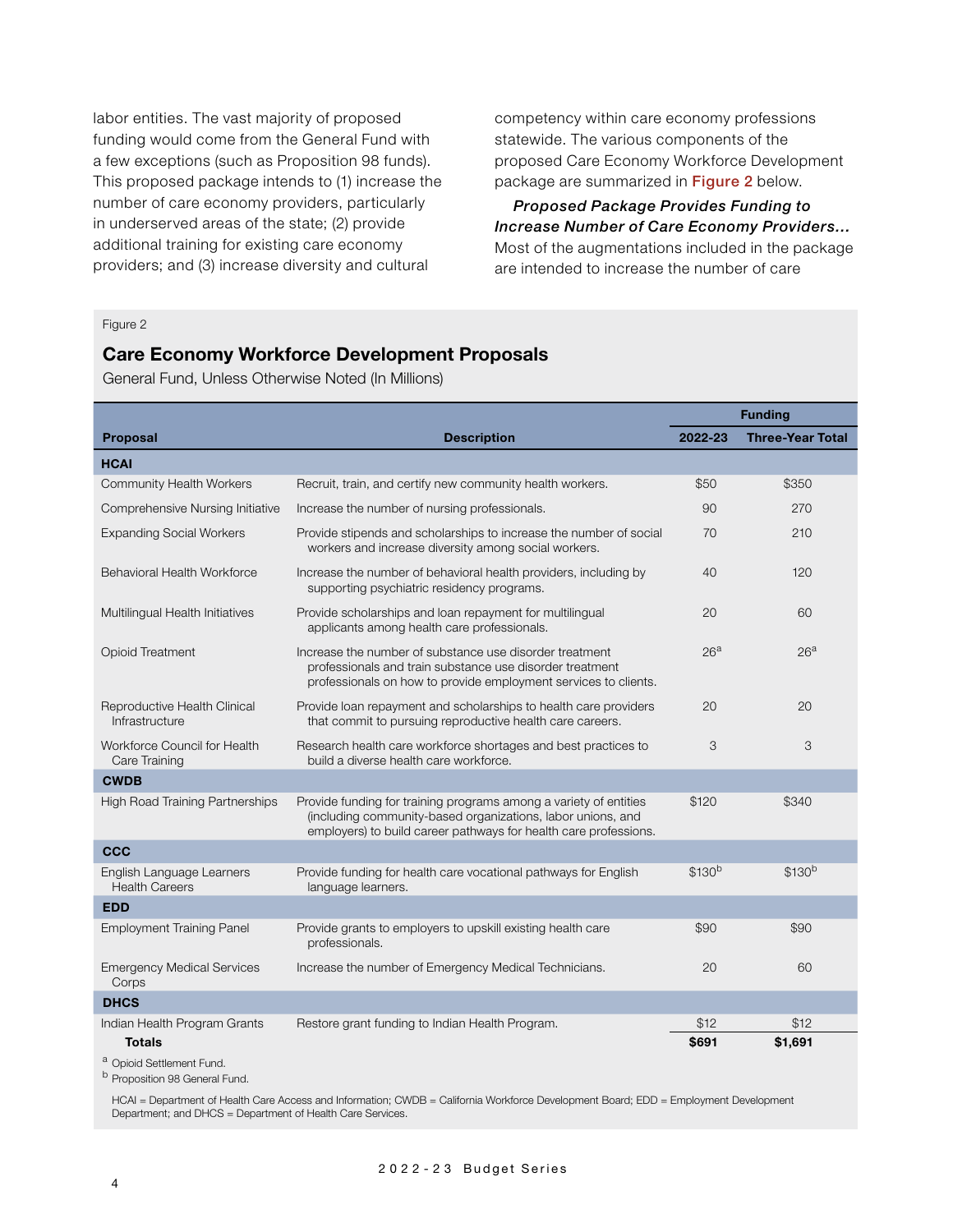economy providers in certain fields. For example, the proposed package includes a combined \$972 million (across three years) to (1) increase the number of nursing providers, social workers, and behavioral health providers by funding loan repayment, scholarships, psychiatric residency slots, and outreach and engagement to encourage individuals to pursue these careers, and (2) increase the number of community health workers—a relatively new care economy provider type statewide. (Community health workers are trained health educators who work directly with individuals who may have difficulty understanding or interacting with health care providers due to cultural or language barriers to increase their engagement with the health care system.)

*…And for Additional Training for Existing Care Economy Providers.* Several of the augmentations included in the Care Economy Workforce Development package are intended to provide additional training to existing health care providers. For example, the proposed package includes a combined \$94 million (across three years) to (1) ETP to provide grants to care economy employers to upskill existing employees and (2) HCAI to upskill behavioral health providers.

*Proposed Package Includes Funding to Increase Diversity Among Care Economy Professionals.* The package also includes augmentations intended to increase diversity among care economy professionals. For example, the proposed package includes a combined \$190 million (across three years) to support health care vocational pathways for English language learners, as well as to provide scholarships and loan repayment for multilingual care economy providers.

*Some Funding Within Proposed Package for Health Care Workforce Research.* The package also includes additional funding to HCAI to research health care workforce shortages and best practices for developing a diverse workforce.

## **ASSESSMENT**

*Proposed Package Largely Conceptual, With Key Details Not Yet Developed.* The

proposed package is largely conceptual. While the proposal includes funding objectives, allocations, and high-level descriptions of how funding could

be used, the administration has not specified how those objectives and allocations would be implemented. Consequently, we do not have sufficient information to evaluate the proposal fully. For several of the proposals, the ultimate set of specific provider types that would be targeted is unclear. (For example, the proposal to provide funding to increase the number of behavioral health providers does not specify what share of funding would be allocated by provider type within the broad category of behavioral health providers.) In addition, while we understand that the administration intends to provide this funding within the structure of existing programs, how this would be accomplished for several of the proposed augmentations is unclear as some existing programs do not align with the proposed augmentations.

*Proposed Package Lacks Clear Problem Definition…* As noted earlier, studies have identified different workforce needs in the care economy both before the pandemic and more recently. While the administration references these workforce needs as part of its proposal, the administration does not provide a comprehensive assessment of statewide workforce needs across the care economy. Moreover, the administration does not offer an assessment as to why the state faces these workforce shortages and what interventions could address them.

*…And Fails to Align Proposed Solutions With Identified Problems.* The administration's proposal focuses on training opportunities, particularly for community health workers and nurses. However, the administration does not provide an assessment as to why these occupations should be targeted first. (For example, as discussed earlier, UCSF researchers project that the state's current shortage of registered nurses will be eliminated by 2026 due to increasing enrollment in registered nurse education programs.) Moreover, workforce shortages across the care economy could be occurring for many reasons including lack of training opportunities, insufficient pay, and working conditions. Whether the administration's proposal to focus largely on one facet of these issues would be effective is unclear.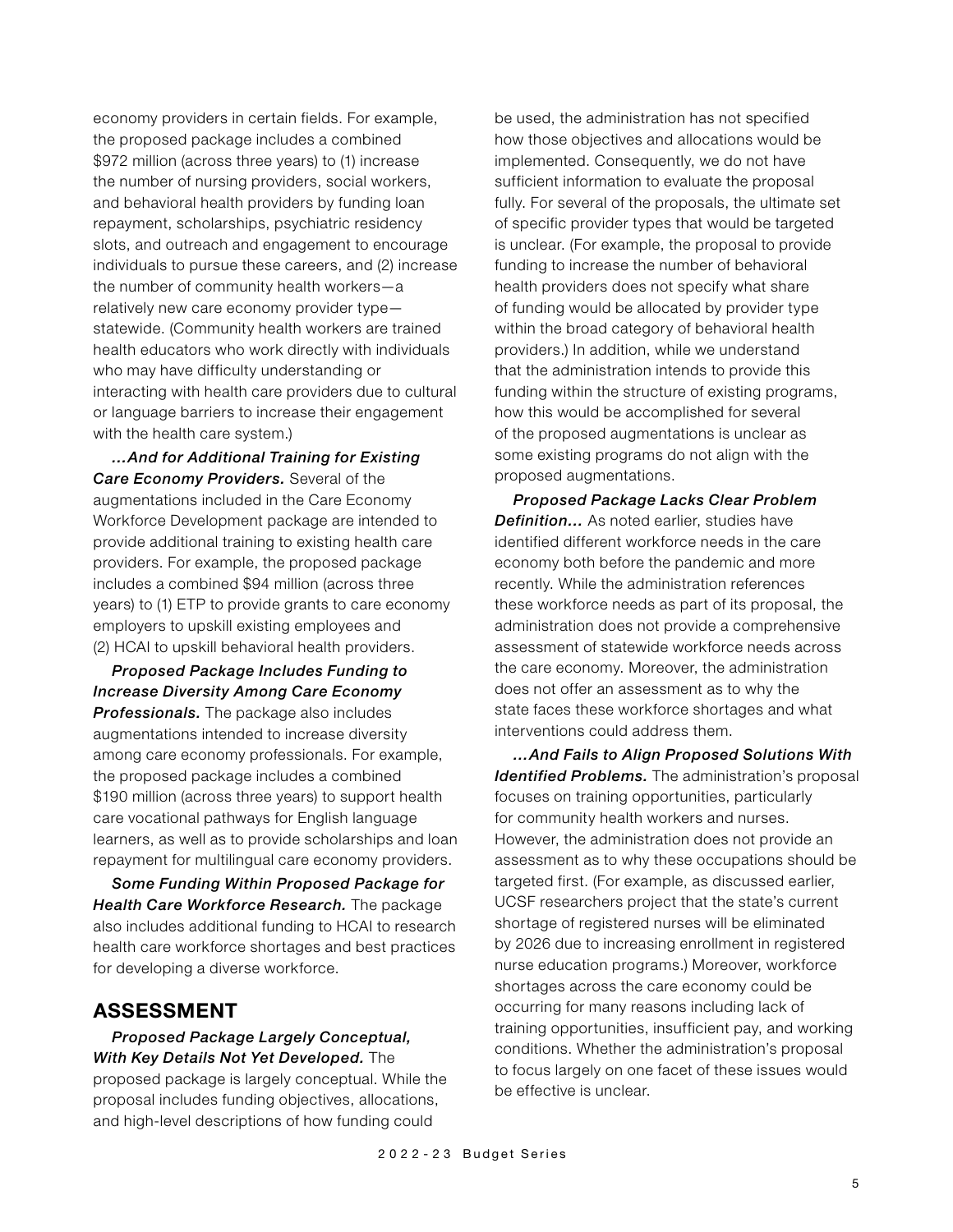#### *Workforce Development Targets Unclear.*

While the administration has provided estimates of how many awards would be made for some proposals within the package—for example, the administration anticipates that this proposed package would result in 4,509 loan repayments and 1,666 scholarships annually (across three years) for nursing professionals—other proposed augmentations within the package do not come with similar estimates. (For example, there is no accompanying estimate for how many awards would be made for behavioral health providers other than psychiatrists and for specific types of nursing professionals.) Without this information, and without information on what additional number of care economy providers—by provider type—is necessary to fulfill statewide need, assessing what workforce gaps would be addressed by the proposed package and the extent to which particular workforce gaps would be filled is difficult.

*Whether Additional Workforce Training Is Best Approach to Address Immediate State Workforce Shortages Is Unclear.* The additional care economy professionals created as a result of the proposed package's education and training augmentations will take some time to materialize. While this may help the state meet projected shortfalls of care economy providers in the future, it will likely not provide immediate relief for workforce shortages to the extent they persist now.

*How Proposed Package Would Complement Prior State Workforce Development Investments Is Unclear.* As discussed earlier, in recent years the state has made substantial investments in workforce development, including for care economy professions that also are targeted in this proposal, particularly in the area of behavioral health. The state's recent investments in these areas should, in concept, result in additional care economy providers, which will help the state address projected shortfalls in these occupations. These recent augmentations also should affect the ultimate need for additional providers. However, how the proposed package would build upon and not duplicate—these efforts is unclear. In addition, how any evaluation of the proposed package would be coordinated with the required evaluation components of prior state investments also is unclear.

## *ETP Grants Could Support Upskilling, but Not Are Likely to Grow or Diversify Workforce…*

ETP provides grants to businesses to train their existing workers. ETP grants do not directly encourage businesses to hire new workers or do so in a way that diversifies their workforce. As a result, ETP training grants may be consistent with one goal of the care economy package—upskilling the workforce—but likely would not contribute to the package's other goals, including increasing the number of workers and diversifying the workforce.

*…And Recent Expansion at ETP Raises Capacity Questions.* Although ETP grants may be one tool to upskill workers, the \$90 million proposal in the package would almost double grant funding made by ETP in recent years (the panel distributed a total of \$97 million in grants in 2020-21). Further, the \$90 million proposal would be in addition to a one-time increase in ETP grants of \$65 million that was included as part of the 2021-22 budget. Such a large increase in funding could prove challenging to administer, especially given that ETP would need to target these grants specifically to health care industry employers and organizations.

*Proposed Adult Education Funding Is Not Justified Given Existing Excess Capacity.*  In 2020-21, AEP providers enrolled about one-third fewer students in their programs compared with 2018-19—a loss of about 50,000 full-time equivalent students. This significant decline was due to the effects of the pandemic. Based on preliminary information, enrollment is recovering slightly in 2021-22 but is still well below pre-pandemic levels. Despite these enrollment declines, because of the way AEP and community colleges are funded, adult education providers have not seen reductions in their funding. As a result, AEP consortium members likely have significant capacity next year to serve more students without the Governor's proposed augmentation. As noted earlier, AEP consortia have the authority to decide what programs to offer, including for training in health care fields and in English as a second language. Accordingly, if AEP consortia wish to provide these training opportunities they can elect to do so.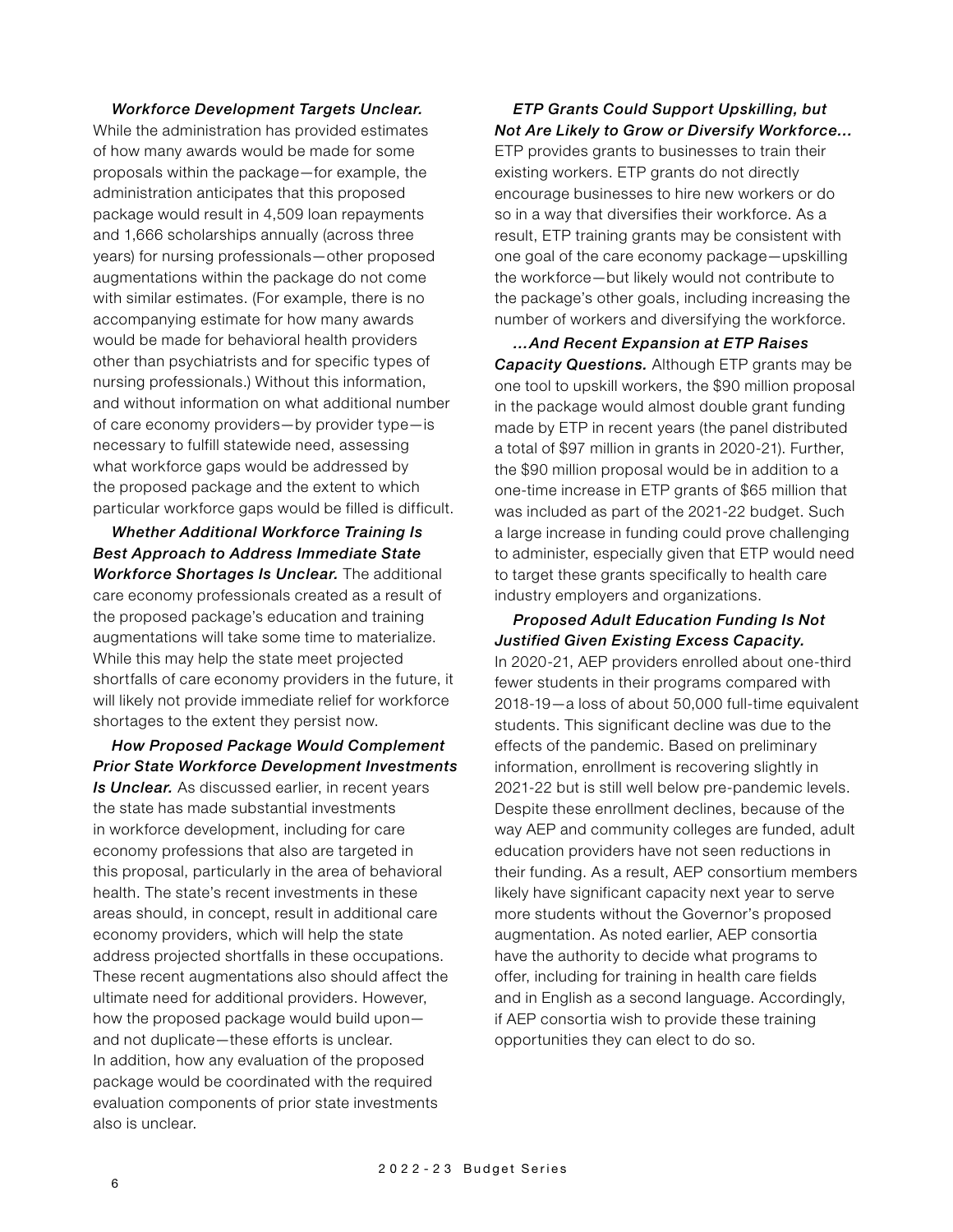## *Provisional Budget Bill Language Limits Legislative Input on Development of Package.*

The administration is proposing provisional budget bill language (as opposed to trailer bill legislation) to implement the package, under the rationale that funding would be administered entirely through the structure of existing programs. However, as discussed earlier, how several augmentations within the proposed package would fit within the structure of existing workforce development programs is unclear. Accordingly, new workforce development programs may need to be created to administer some of the funding in this proposed package. The lack of proposed trailer bill legislation to implement this proposed package limits the Legislature's input on the development of this package, since it removes an opportunity for the Legislature to specify its intent and terms for the proposed funding.

# **RECOMMENDATIONS**

*Consider Deferring Action on Funding Until Fully Fleshed Out Plan Developed.* As discussed earlier, the proposed Care Economy Workforce Development package is at a conceptual stage, with key details outstanding. Furthermore, there are two major pieces of missing information which are key to supporting the rationale for this proposed package. These pieces of information include: (1) the specific workforce gaps by care economy provider type that exist (accounting for major recent state investments that should produce additional care economy providers) and the extent to which the proposed package serves to fill these gaps and (2) whether increasing funding for workforce education and training is the right intervention to address identified workforce gaps. (For example, if pay levels are a major reason for workforce gaps, then alternative interventions may be warranted.) Given these key outstanding pieces of information, the Legislature could provide planning dollars in this year's budget for the administration to undertake an assessment of workforce gaps and determine the underlying issues that most impact participation in those professions. The Legislature could then evaluate providing full funding for a fleshed out care economy workforce development plan from the administration next year. This approach would provide the Legislature with more control over determining what the appropriate state-level interventions are to address care economy workforce gaps.

*Alternatively, Gather More Information and Adopt Trailer Bill Legislation.* If the Legislature approves of this proposed package in concept and wishes to provide funding in the 2022-23 budget, it could ask the administration to provide further information on the proposed package at May Revision. Specifically, the Legislature may wish to request information from the administration on (1) how funding would be allocated across specific provider types (such as for behavioral health and nursing providers), (2) which specific existing workforce development programs would administer each component of this proposed package, (3) how many care economy providers (by provider type) are needed to fulfill statewide need, and (4) how this proposed package would complement prior state workforce development investments. In addition (as discussed earlier), we find that the lack of proposed trailer bill legislation to implement this proposed package limits the Legislature's input on the package. Should the Legislature wish to provide funding in the 2022-23 budget, we recommend adopting trailer bill language to ensure input into key details of the proposed package (such as what balance of funding should go toward specific provider types). We also provide a few recommendations for specific components of the proposed package below.

*Reconsider Whether to Fund Training Grants at ETP.* New ETP grants would help some businesses pay for training for their existing workers, but would not directly grow or diversify the workforce and could prove challenging to administer. If the Legislature approves of the proposed package in concept, we recommend it consider whether a smaller grant increase at ETP is warranted and, if so, whether those freed-up funds should go toward alternative training programs or some other aspect of the proposal altogether.

*Reject Proposed Funding for Adult Education Program.* Due to the significant amount of ongoing funding adult education providers currently have to serve more students, we recommend the Legislature reject the Governor's proposed \$130 million one-time funding for this purpose. Instead, the Legislature could redirect the funds to higher-priority Proposition 98 purposes.